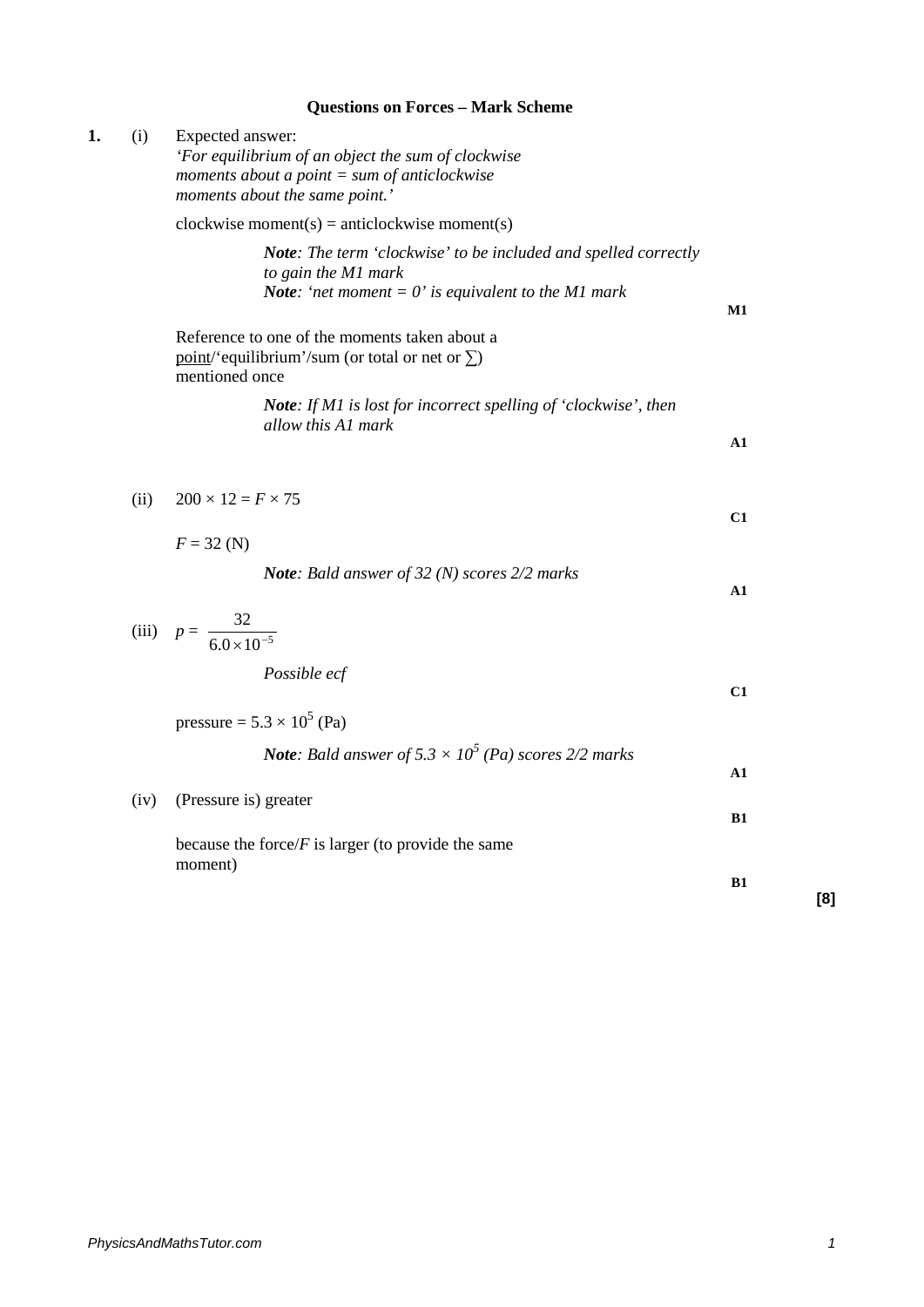| 2. | (1)  | 1  | The (distribution of the) mass of the lawn mower is<br>not uniform                                                                                                      | B1             |     |
|----|------|----|-------------------------------------------------------------------------------------------------------------------------------------------------------------------------|----------------|-----|
|    |      | 2. | One correct moment about A stated                                                                                                                                       |                |     |
|    |      |    | $B \times 110$ or $350 \times 20$                                                                                                                                       | B1             |     |
|    |      |    | $B = (350 \times 20) / 110$ (moments equated)                                                                                                                           | B <sub>1</sub> |     |
|    |      |    | $B = 63.6$ (N)                                                                                                                                                          | A <sub>0</sub> |     |
|    | (ii) | 3. | $A = 350 - 63.6 = 286(.4)$ (N)                                                                                                                                          | A1             |     |
|    |      |    | A goes down and B goes up                                                                                                                                               | B1             |     |
|    |      |    | Turning effect of B is less / B needs greater force to<br>produce the same moment / if distance goes down<br>force needs to go up (to maintain the same turning effect) | B1             | [6] |

| 3. | (i)   | $\mathbf{1}$ | $3600 \times 1.0 = X \times 2.5$                                                                       |                                  |
|----|-------|--------------|--------------------------------------------------------------------------------------------------------|----------------------------------|
|    |       |              | one mark for one correct moment, one mark for the<br>second correct moment and equated to first moment | A <sub>0</sub>                   |
|    |       | 2            | $X = 1440$ (N)                                                                                         | C <sub>1</sub>                   |
|    |       |              | or $3600 \times 1.5 = Y \times 2.5$<br>$Y = 3600 - 1440$<br>$= 2160$ (N)                               | A <sub>1</sub><br>B <sub>1</sub> |
|    | (ii)  |              | Not a couple as forces are not equal                                                                   | B1                               |
|    |       |              | and not in opposite directions / the forces are in the<br>same direction                               | C <sub>1</sub>                   |
|    | (iii) | $P = F / A$  |                                                                                                        | B1                               |
|    |       |              | $= 1440 / 2.3 \times 10^{-2}$<br>$= 62609$ $(6.3 \times 10^{4})$                                       | B <sub>1</sub>                   |

unit Pa or N  $m^{-2}$ 

**4.** (Force is 1 N) when a **1 kg** mass has an acceleration of **1 m s–**

**Not:** '1 kg and 1 m s<sup>-1</sup>'  
\n**Allow:** (1 N =) 
$$
\underline{1 \text{ kg}} \times \underline{1 \text{ m s}}^{-2}
$$

**B1**

**[9]**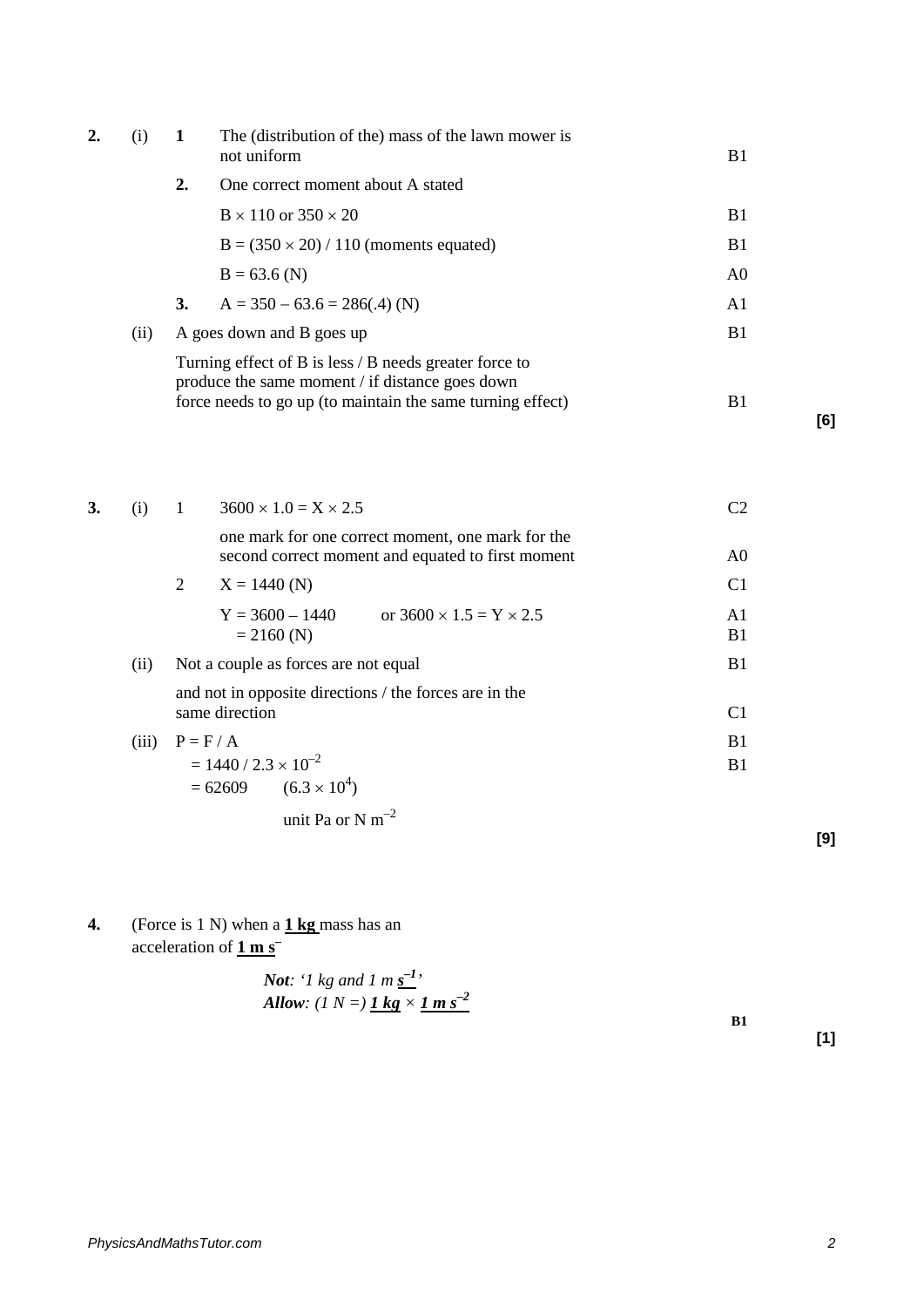| 5. (i) Kinetic energy = $\frac{1}{2}$ m v <sup>2</sup> |  |
|--------------------------------------------------------|--|
|--------------------------------------------------------|--|

 $=$   $\frac{1}{2}$  1380 × (31.1)<sup>2</sup> C1

$$
= 667375 (J) (667 kJ)
$$

$$
6.7 \times 10^5 \, \text{(J)}
$$

(ii) 
$$
v^2 = u^2 + 2as
$$
  
\n $0 = (31.1)^2 + 2 \times a \times 48.2$   
\n $a = 10.0(3) (m s^{-2})$   
\nCI  
\n $0.1$   
\nCI  
\n $0.1$ 

(iii) 
$$
F = ma
$$
 or work = force × distance  
= 1380 × 10.03  $F = 667375 / 48.2$  A1  
= 13800 (13846) (N) = 13800 (13846) (N)

**[7]**

| 6. | <b>Four</b> from:                                                |               |     |
|----|------------------------------------------------------------------|---------------|-----|
|    | Prevents the driver from hitting the steering wheel / windscreen |               |     |
|    | Deflates quickly to prevent whiplash                             |               |     |
|    | Increases the time/distance to stop                              |               |     |
|    | Decreases the (impact) force on the driver                       |               |     |
|    | Much wider area of the bag reduces the pressure                  | $B1 \times 4$ |     |
|    |                                                                  |               | [4] |
|    |                                                                  |               |     |

## **7.** Any <u>two</u> factors from: speed, mass, condition of tyres, condition of brakes, condition of road, gradient of road

|  | <b>Allow:</b> KE if neither mass nor speed is mentioned. |
|--|----------------------------------------------------------|
|--|----------------------------------------------------------|

**B1×2**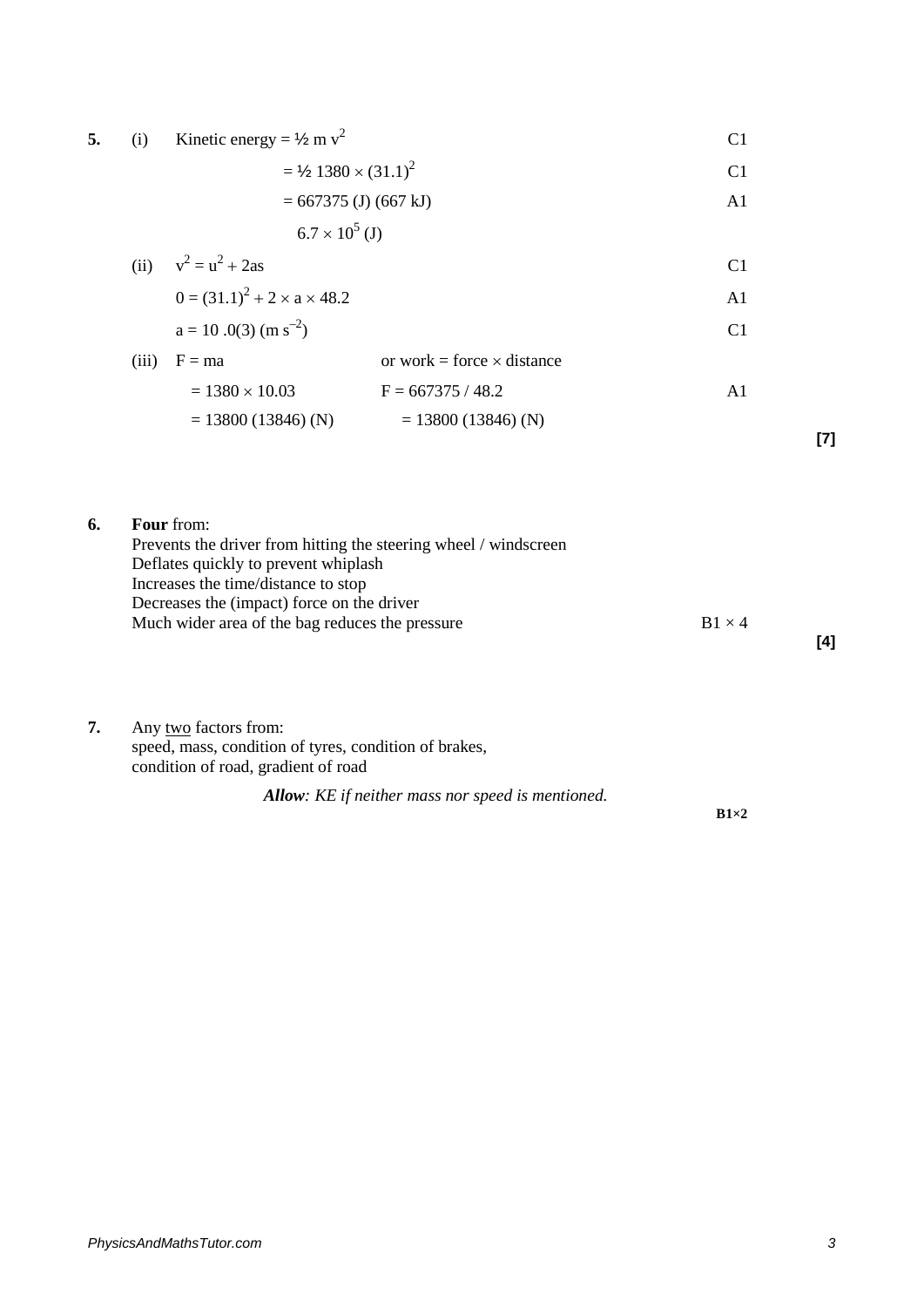For each factor, correct description of how braking distance is affected

E.g:

- Greater speed means greater distance Or distance  $\infty$  speed<sup>2</sup> (ora)
- Greater mass means greater distance Or distance  $\infty$  mass (ora)
- Worn tyres / brakes implies less friction therefore greater distance (ora)
- Wet / slippery / icy road means less friction therefore greater distance (ora)
- Uphill means shorter distance (ora)

*For description marks, reference to 'distance' instead of 'braking distance' is fine*

*For 1st bullet point allow reference to kinetic energy Allow: 'more' or 'longer' instead of 'greater' when referring to distance*

*Do not allow 'grip' for friction for 3rd and 4th bullet points*

**B1×2**

**[4]**

| 8. | 1. (Several) satellites used                                                                                                                                            |           |
|----|-------------------------------------------------------------------------------------------------------------------------------------------------------------------------|-----------|
|    | 2. Distance from (each) satellite is determined                                                                                                                         | <b>B1</b> |
|    | 3. Position / distance is determined using c / speed<br>of e.m waves / radio waves / microwaves and<br>delay time (wtte)                                                | <b>B1</b> |
|    |                                                                                                                                                                         | B1        |
|    | 4. Trilateration is used to locate the position of the<br>car                                                                                                           |           |
|    | Or position of car is where circles / spheres cross<br>(wtte)                                                                                                           |           |
|    | <b>Note:</b> The term 'satellite(s)' to be included and spelled<br>correctly, on all occasions, to gain this first (or second) B1 mark<br>(Deduct this mark only once.) |           |
|    | Do not allow this $4^{th}$ mark for just a diagram of intersecting<br>spheres / circles                                                                                 |           |
|    |                                                                                                                                                                         | <b>B1</b> |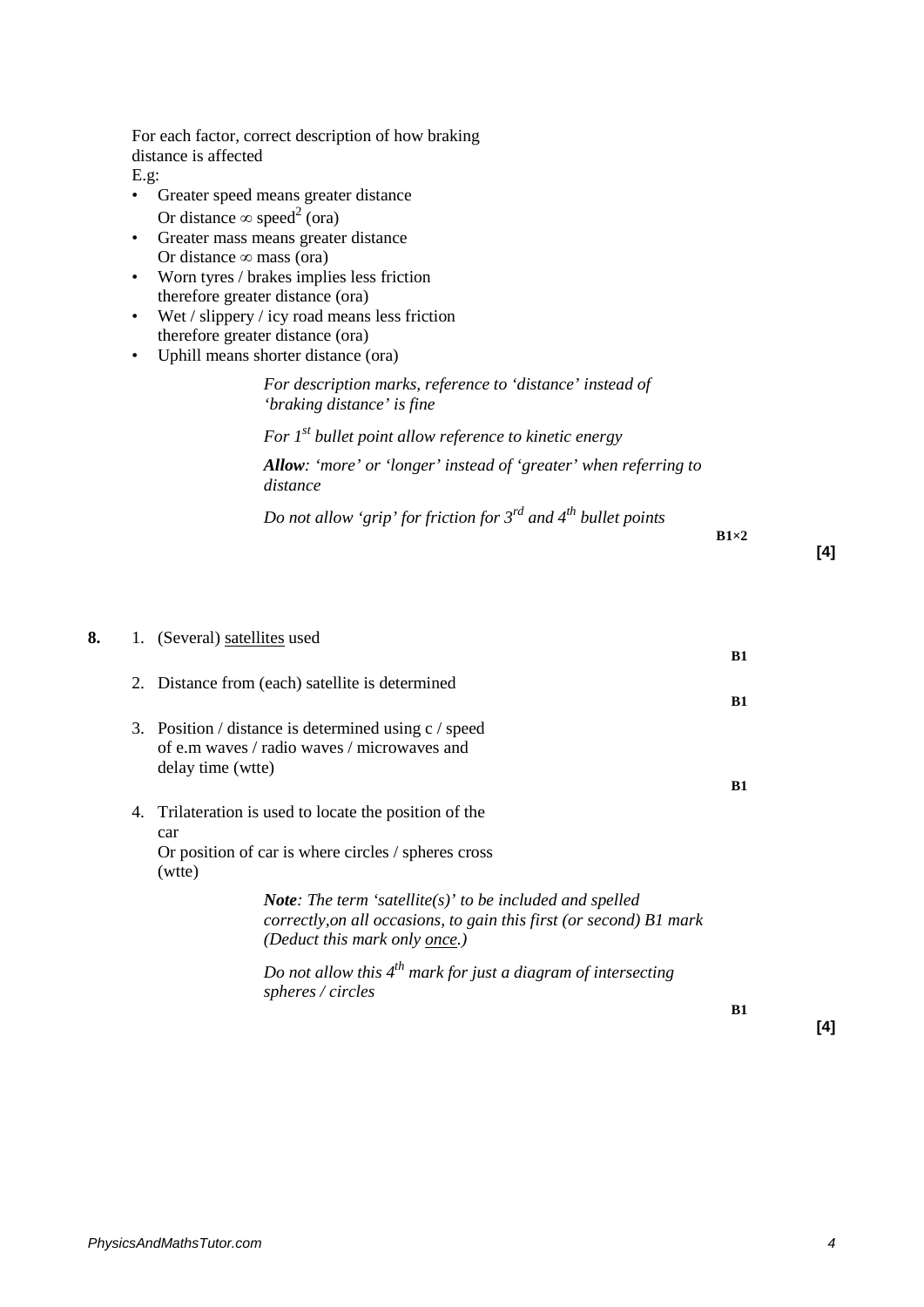**9.** (a)  $W = mg$ 

**Allow:** Use of 9.8 (
$$
m s^{-2}
$$
)  
weight =1.50 × 9.81 = 14.72 (N) or 14.7 (N) or 15 (N)  
**Allow:** Bald 15 (N); but **not** '1.50 × 10 = 15(N)'

| (b) | (1) | Net / resultant force (on <b>B</b> ) is less / (net) force (on <b>B</b> ) |    |
|-----|-----|---------------------------------------------------------------------------|----|
|     |     | is less than its weight / there is tension (in the string) /              |    |
|     |     | there is a vertical / upward / opposing force (on $\bf{B}$ )              |    |
|     |     | <b>Note:</b> Must have reference to force                                 |    |
|     |     |                                                                           | B1 |

(ii) 
$$
s = ut + \frac{1}{2}at^2
$$
 and  $u = 0$ 

$$
1.40 = \frac{1}{2} \times 1.09 \times t^2
$$
  
Allow: 2 marks for 1.75/1.09' if answer from (iii) is used

$$
t = 1.60 \text{ (s)}
$$
  
Allow: 2 sf answer  
Allow: 2 marks if 2.80 m is used; time = 2.27 (s)

$$
\frac{\text{max}}{2} \log \frac{\text{max}}{2} \log \text{max} \left( \frac{1}{2} \right)
$$

(iii) 
$$
v^2 = 2 \times 1.09 \times 1.40 / v = 0 + 1.09 \times 1.60
$$
  
\n*Possible ecf* C1

$$
v = 1.75 \text{ (m s}^{-1}) / v = 1.74 \text{ (m s}^{-1)}
$$
  
Allow: 1.7 or 1.8 (m s<sup>-1</sup>)

**C1**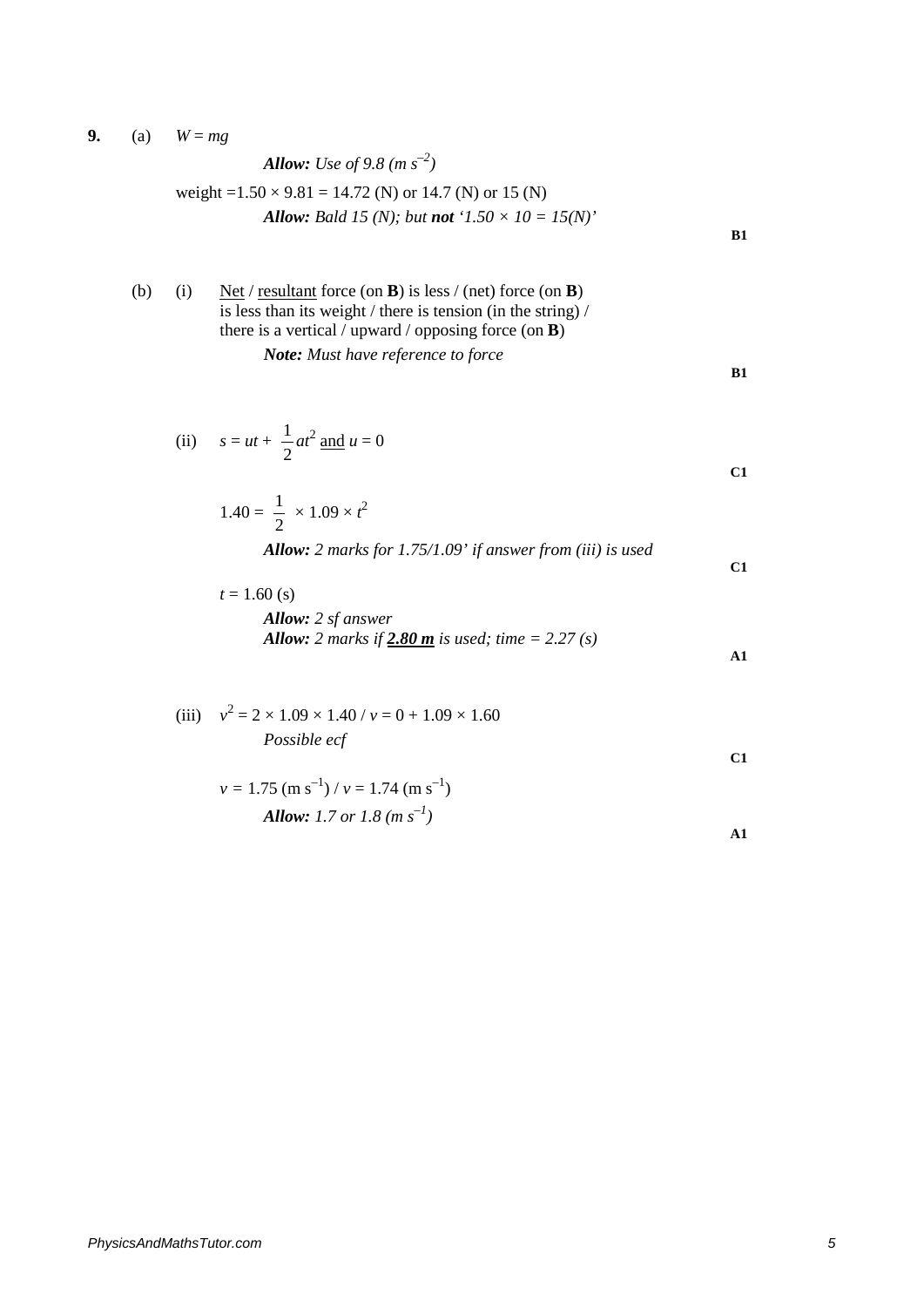(iv) change in velocity =  $2.47 + 1.50$  (=  $3.97$  m s<sup>-1</sup>) *Ignore sign for change in velocity*

acceleration = 
$$
\frac{3.97}{0.030}
$$
  
acceleration = 132 (m s<sup>-2</sup>)  
Allow: 130 (m s<sup>-2</sup>)  
Special case:  
acceleration = 
$$
\frac{2.47 - 1.50}{0.030}
$$
 or 32 (m s<sup>-2</sup>) scores 1 mark

**10.** The mass of particles increases (at its speed gets closer to the speed of light)

> *Not: 'weight of particle increases' Not: 'mass changes / different'*

## **11.** (i) Correct vector triangle drawn

2.14 (kN)  
 
$$
90^{\circ}
$$
 1.50 (kN)

*Note: Expect at least one 'label' on the sketch, eg: 2.14, 1.5, 90°. The 'orientation' of the triangle is not important. The directions of all three arrows are required*

$$
(resultant force)^2 = 2.14^2 + 1.50^2
$$

 $(resultant force) = 261 (kn)$ 

*Allow: 2 sf answer of 2.6 (kN) Allow a scale drawing; 2 marks if answer is within ±0.1 kN and 1 mark if ± 0.2 kN Alternative for the C1 A1 marks: 1.50cos(55) or 2.14cos(35) C1 resultant force = 1.50cos(55) + 2.14cos(35) resultant force = 2.61 (kN) A1*

**[9]**

**[1]**

**C1**

**B1**

**C1**

**A1**

**B1**

**A1**